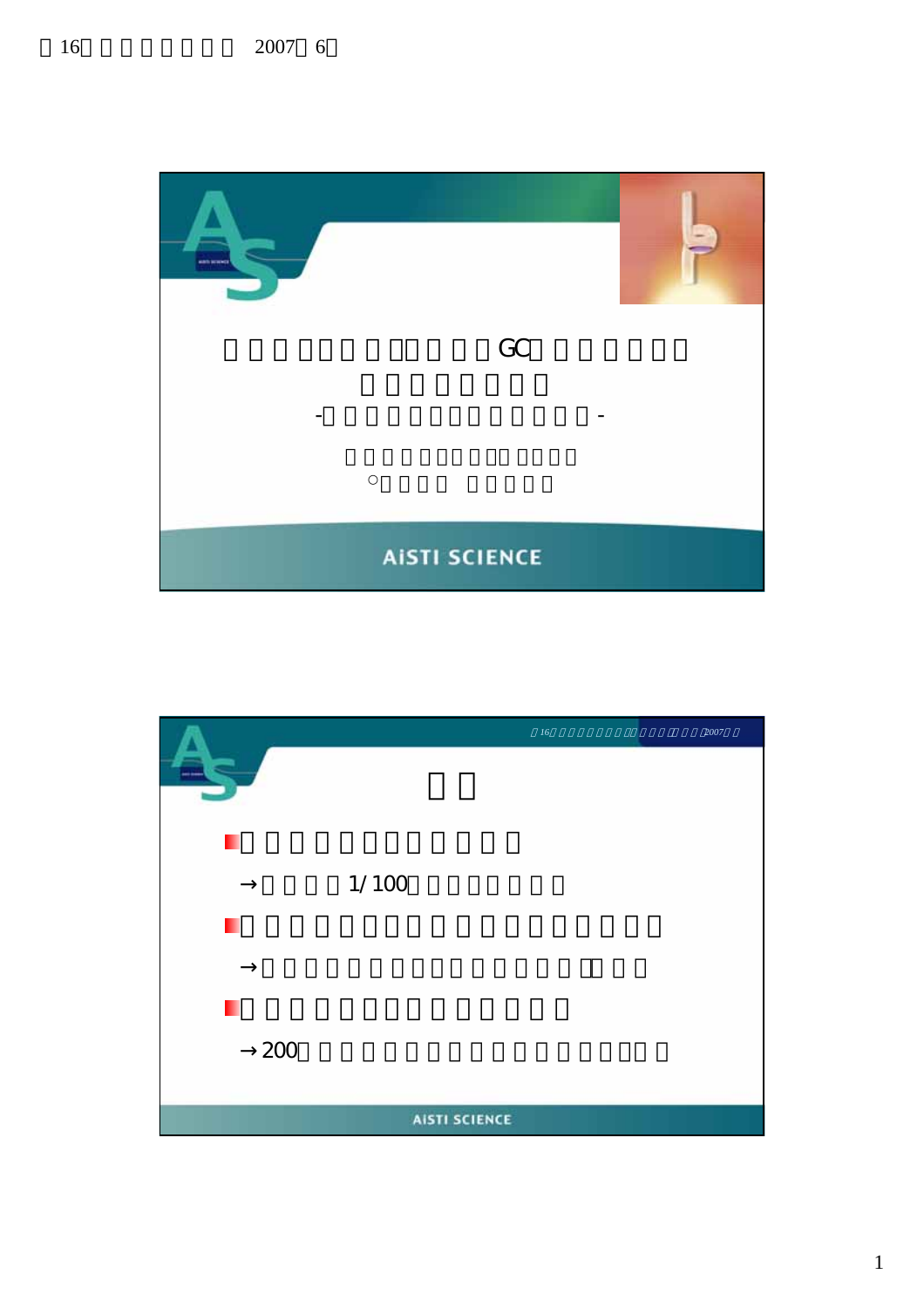

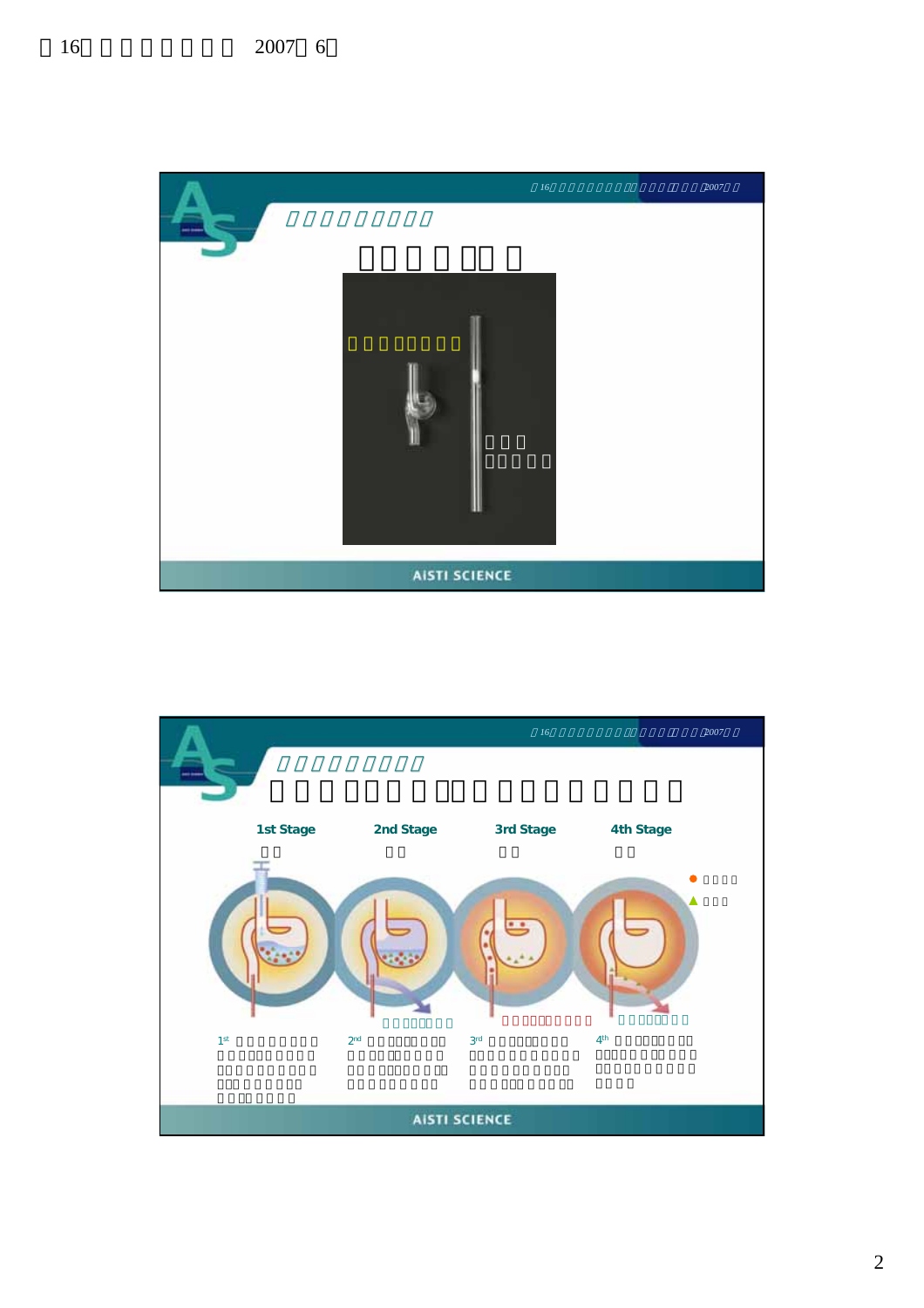

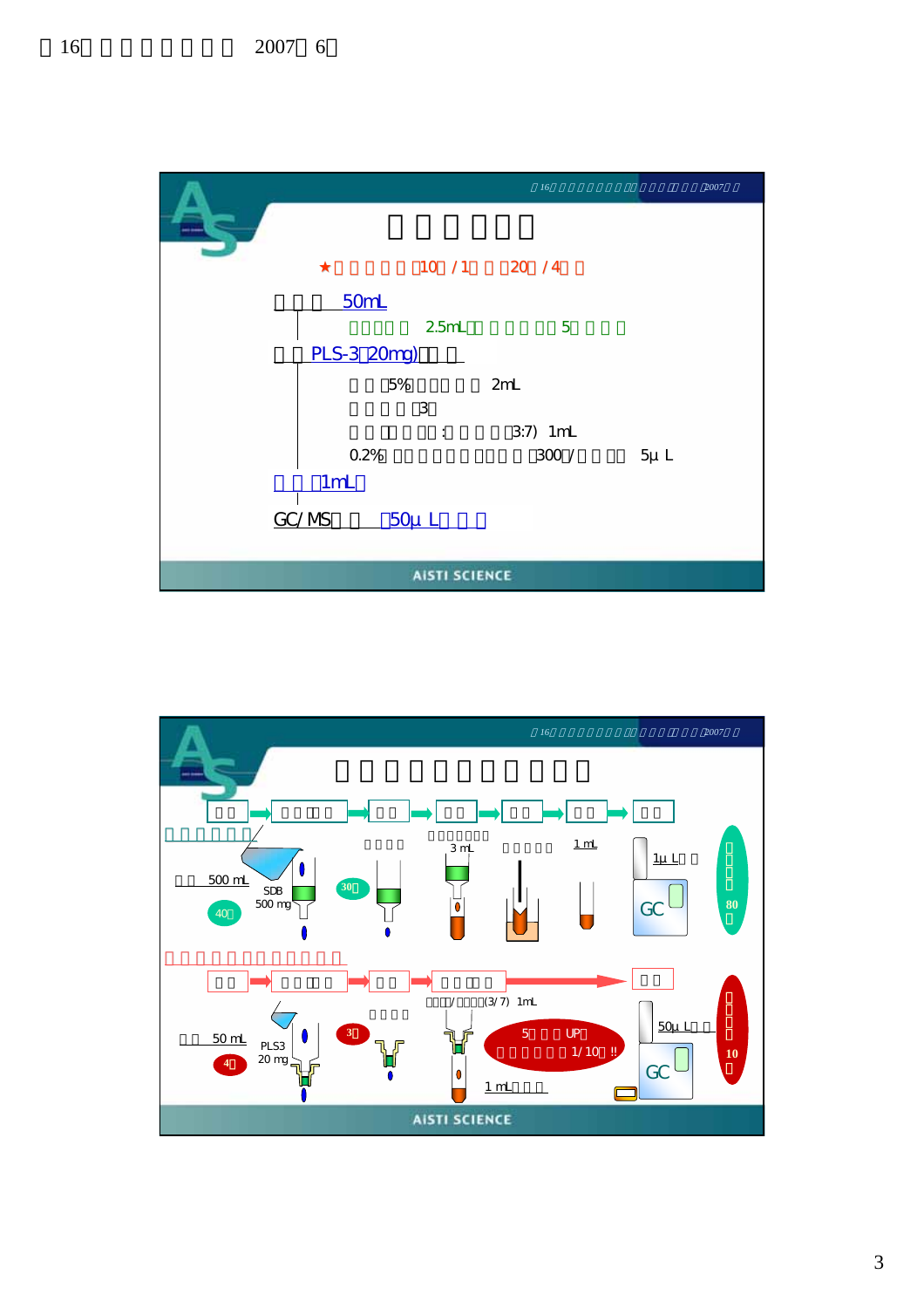

|                          |                    |            |                             |              |           | 16                              |           | 2007              |
|--------------------------|--------------------|------------|-----------------------------|--------------|-----------|---------------------------------|-----------|-------------------|
|                          |                    |            |                             |              |           |                                 | $0.1$ ppb | $(% )^{2}(6 n=4)$ |
|                          |                    | <b>RSD</b> |                             |              | RSD       |                                 |           | RSD               |
| <b>Dichlorvos</b>        | 70.7               | 62         | Alachlor                    | 96.0         |           | Flutolanil                      | 93.3      | 67                |
| Dichlobenil              | 105.4              | 4.5        |                             | 100.3        | 7.8<br>32 | Pretilachlor                    | 88.0      | 11.1              |
| Etridiazol               | 101.1              | 5.6        | Toriclophos- methyl         | 99.0         | 22        |                                 | 89.3      | 9.3               |
| Chloronebe               | 101.4              | 3.5        | Dithiopyr                   |              | 7.0       | Isoprothiolane                  | 92.2      | 60                |
|                          | 103.6              | 2.3        | Metalaxyl                   | 87.7<br>97.8 | 51        | Buprofezin<br><b>Isoxathion</b> | 87.0      | 68                |
| Isoprocarbe<br>Molinate  |                    | 7.3        | Symetryne<br>Phenitrothion  | 80.5         |           |                                 | 92.5      | 4.1               |
| Fenobucarb               | 109.9<br>106.4     | 2.1        | Malathion                   | 83.8         | 64<br>7.0 | Endosulfan-2                    | 96.1      | 8.0               |
| Trifluralin              | 75.3               |            |                             |              | 9.1       | Mepronil<br>Chlornitrofen       | 97.5      | 42                |
| <b>Benfluralin</b>       | 77.9               | 48<br>3.1  | Esprocarb                   | 83.7<br>85.9 | 26        |                                 | 89.7      | 60                |
|                          | 93.0               | .31        | Chlorpyrifos<br>Thiobencarb | 88.5         | 62        | Edifenphos                      | 109.9     | 7.1               |
| Pencycuron<br>Dimethoate | 85.0               |            | Fenthion                    |              |           | Endosulfan sulfate              |           | 84                |
|                          |                    | 6.8        |                             | 81.9         | 64        | Thenylchlor                     | 84.2      | 3.5               |
| Simazine                 | 100.9<br>91.2      | 5.2<br>88  | Isofenphos-oxon             | 73.1         | 14.2      | Pvributicarb                    | 95.2      | 9.9               |
| Diazoxon                 |                    |            | Phthalide                   | 107.0        | 26        | Pyridafenthion                  | 96.9      |                   |
| A trazine                | 103.6              | 4.4        | Pendimethalin               | 92.1         | 7.3       | Iprodione                       | 82.5      | 9.7               |
| <b>Diazinone</b>         | 98.6               | 4.2        | Isofenphos                  | 87.0         | 84        | Piperophos                      | 85.0      | 10.0              |
| Propyzamide              | 106.0              | 20         | Dimethametryn               | 96.6         | .37       | <b>FPN</b>                      | 99.2      | 7.0               |
| Pyroquilon               | 97.1               | $30^{3}$   | Methyl-daimuron             | 110.8        | 64        | Anilofos                        | 91.3      | 7.0               |
| <b>Disulfoton</b>        | 58.8               | 9.8        | Phenthoate                  | 58.9         | 15.9      | <b>Bifenox</b>                  | 108.9     | 7.3               |
| Chlorothalonil           | 24.0               | 33.7       | Dimepiperate                | 79.8         | 123       | Pyriproxyfen                    | 100.5     | .57               |
| Iprobenfos               | 79.8               | 14.0       | Captan                      | 63.7         | 4.3       | Mefenacet                       | 89.1      | 11.8              |
| Terbucarb                | 102.3              | 3.5        | Methidathion                | 94.7         | 87        | Cafenstrole                     | 101.5     | 56                |
| Toriclophos-methyl oxon  | 98.8               | 5.2        | <b>Butamifos</b>            | 82.9         | 7.8       | <b>Etofenprox</b>               | 63.8      | 7.6               |
| Fenitrooxon              | 92.0               | 6.5        | Fndosulfan-1                | 98.5         | 4.3       |                                 |           |                   |
| <b>Bromobutide</b>       | 102.4              | 35         | Napropamid                  | 96.9         | 69        |                                 |           |                   |
| $\star$                  | 0.0001mg/L(0.1ppb) |            |                             |              |           |                                 |           |                   |
|                          |                    |            | <b>AISTI SCIENCE</b>        |              |           |                                 |           |                   |

4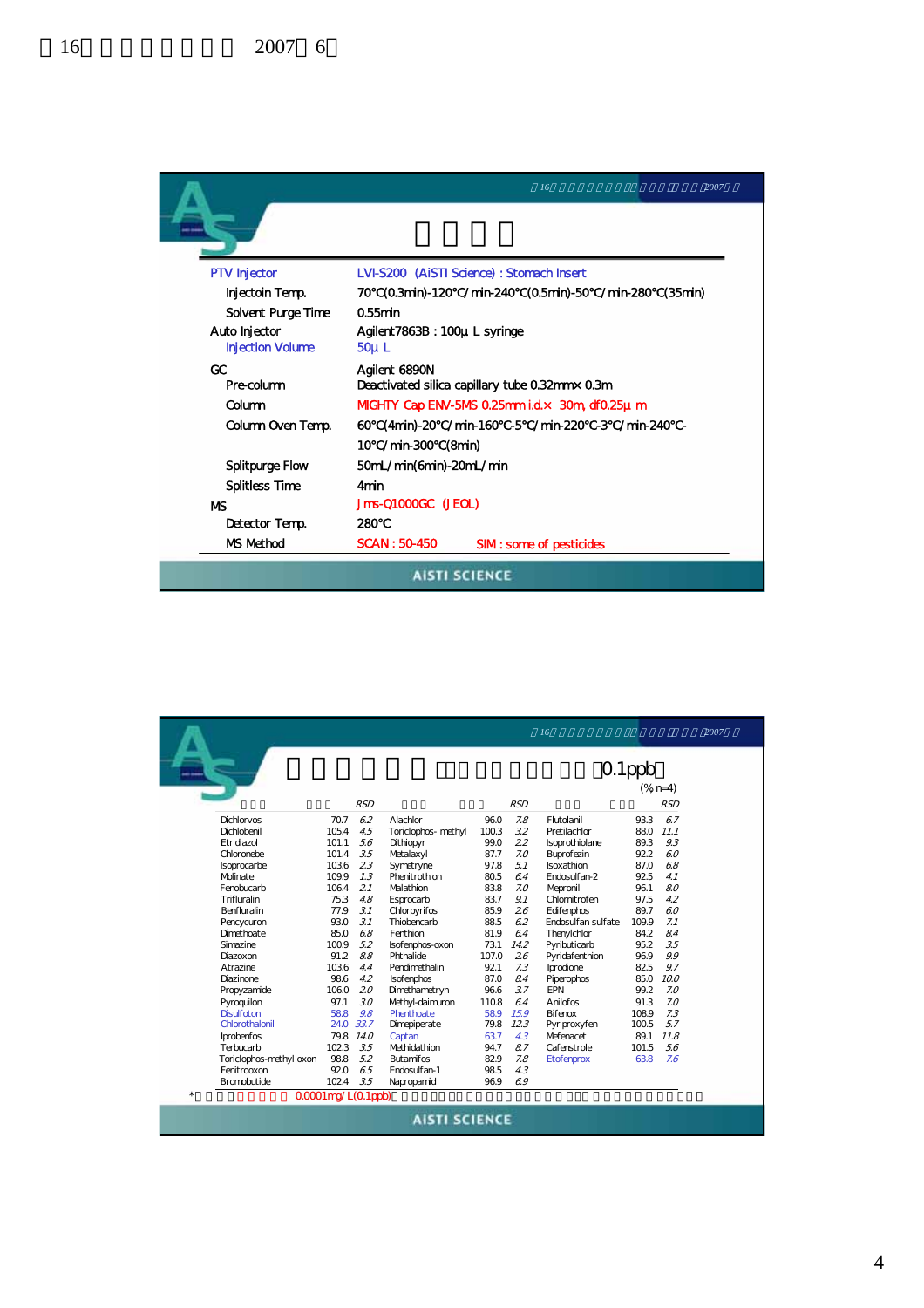

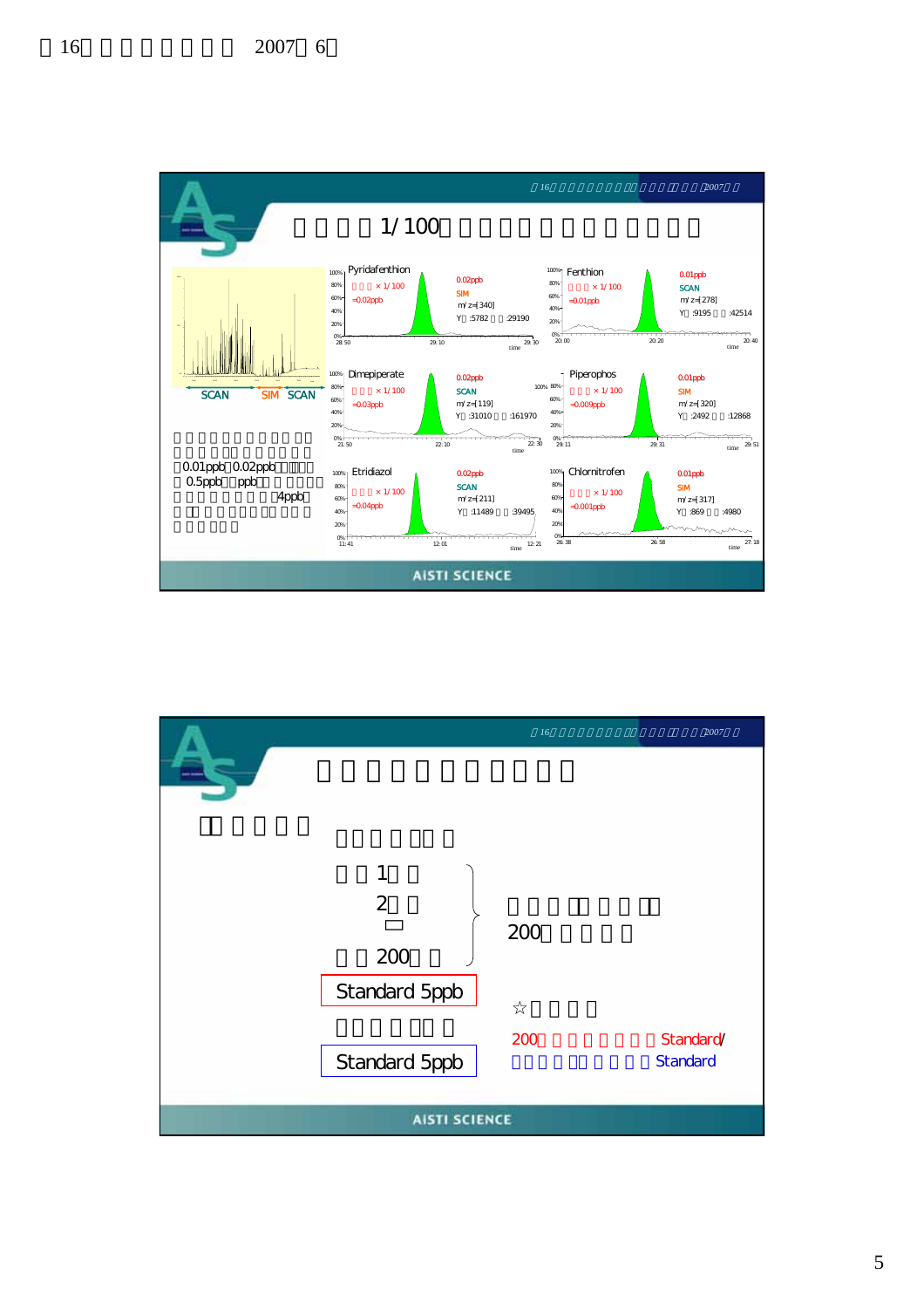|                         |      |                     | 16   |                           | 2007 |  |
|-------------------------|------|---------------------|------|---------------------------|------|--|
| 200                     |      |                     |      |                           |      |  |
| <b>Dichlorvos</b>       | 0.83 | Alachlor            | 1.12 | Flutolanil                | 1.00 |  |
| Dichlobenil             | 1.03 | Toriclophos- methyl | 1.08 | Pretilachlor              | 1.00 |  |
| F tridiazol             | 1.11 | Dithiopyr           | 1.12 | Isoprothiolane            | 1.00 |  |
| Chloronebe              | 1.23 | Metalaxyl           | 1.03 | Buprofezin                | 1.00 |  |
| Isoprocarbe             | 1.06 | Symetryne           | 0.97 | <b>Isoxathion</b>         | 0.81 |  |
| <b>Molinate</b>         | 1.20 | Phenitrothion       | 0.99 | Fndosulfan-2              | 0.96 |  |
| Fenobucarb              | 1.07 | Malathion           | 1.08 | Mepronil                  | 0.95 |  |
| Trifluralin             | 1.23 | Esprocarb           | 1.22 | Chlornitrofen             | 0.97 |  |
| Benfluralin             | 1.20 | Chlorpyrifos        | 1.17 | Edifenphos                | 0.68 |  |
| Pencycuron              | 0.91 | Thiobencarb         | 1.14 | <b>Endosulfan sulfate</b> | 0.41 |  |
| Dimethoate              | 0.81 | Fenthion            | 1.04 | Thenylchlor               | 0.89 |  |
| Simazine                | 1.05 | Isofenphos-oxon     | 1.20 | Pyributicarb              | 0.96 |  |
| Diazoxon                | 1.11 | Phthalide           | 1.02 | Pyridafenthion            | 1.07 |  |
| A trazine               | 1.04 | Pendimethalin       | 1.09 | Iprodione                 | 0.92 |  |
| <b>Diazinone</b>        | 1.15 | Isofenphos          | 1.20 | Piperophos                | 0.94 |  |
| Propyzamide             | 1.02 | Dimethametryn       | 0.98 | <b>FPN</b>                | 1.59 |  |
| Pyroquilon              | 0.98 | Methyl-daimuron     | 0.54 | Anilofos                  | 0.63 |  |
| <b>Disulfoton</b>       | 1.21 | Phenthoate          | 0.95 | <b>Bifenox</b>            | 1.06 |  |
| Chlorothalonil          | 0.17 | Dimepiperate        | 1.06 | Pyriproxyfen              | 0.94 |  |
| Iprobenfos              | 1.09 | Captan              | 0.65 | Mefenacet                 | 0.91 |  |
| Terbucarb               | 1.09 | Methidathion        | 0.77 | Cafenstrole               | 0.96 |  |
| Toriclophos-methyl oxon | 0.94 | <b>Butamifos</b>    | 1.05 | E tofenprox               | 0.92 |  |
| Fenitrooxon             | 0.75 | Endosulfan-1        | 1.10 |                           |      |  |
| Bromobutide             | 1.08 | Napropamid          | 1.00 |                           |      |  |
| $\star$<br>5ppb         | 200  |                     |      |                           |      |  |